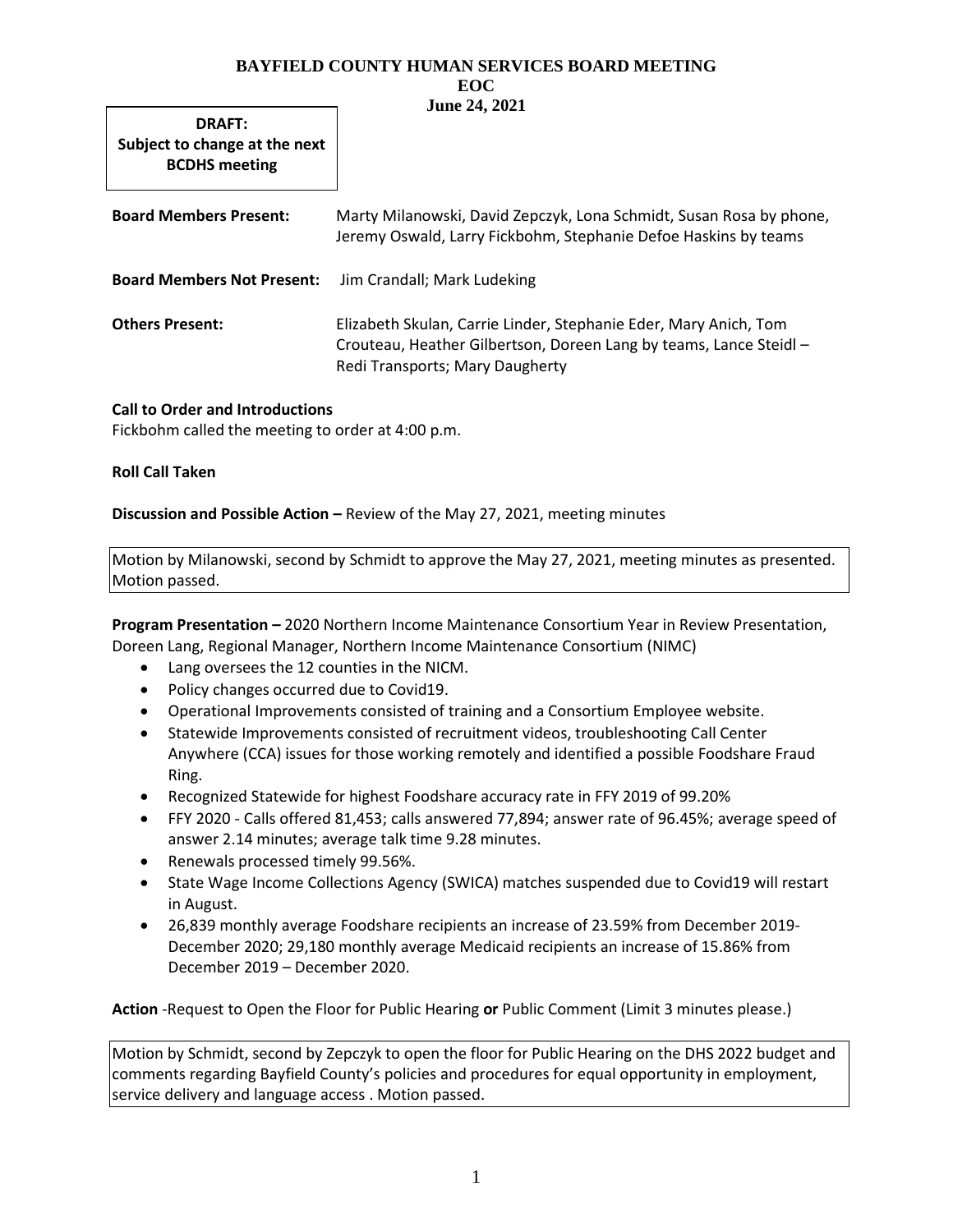**Opportunity for Public Comment** on the 2022 Budget and/or Comments Regarding Bayfield County's Policies and Procedures for Equal Opportunity in Employment, Service Delivery and Language access. (Limit 3 minutes please.)

No Public Comment

## **Review any Written Comments:**

Skulan read the written comment received by mail.

### **Monthly Section Reports**

### **Support Services – Stephanie Eder**

- Spent a great deal of time on the audit; auditors were on-site four days.
- Collecting information for the Annual Report for 2020.
- Worked with Linder and the Aging & Disability staff on the Transportation Assistance Program (TAP).
- Preparing for 2022 DHS budget.

### **Family Services – Mary Anich**

- The County was given a 30-notice regarding the closure of a facility where a medically fragile child is placed. A new placement will need to be identified quickly.
- Several staff are finishing training to enable them to take access calls during business hours and assume after hours on-call duties.
- Family Service staff had the opportunity to participate in a self-reflection/self-care assessment during a staff meeting.

# **Economic Support (ES) – Elizabeth Skulan for Jeanine Spuhler**

- Andrea Fisk completed online New Worker Training and is job shadowing with other Economic Support team members. Fisk will begin working independently the week of June 28, 2021.
- The Consortium workload and call volume have increased.
- Unless they decline benefits or move out of state, BadgerCare participants will continue to be eligible for health care benefits until December 21, 2021.
- Energy Assistance crisis funding is available for eligible residents whose bills are in arrears.
- Spuhler is collecting information for the Annual Report for 2020.

# **Aging & Disability Services – Carrie Linder**

- Adult Protective Services Social Worker JoAnn Paraventi will retire on June 30, 2021. Paraventi has worked for Bayfield County for nine years.
- Brynna Watters-Moffitt was hired as Adult Protective Services Social Worker. Her first day was June 14, 2021. Training is going well.
- Kristin Opperman resigned as the Youth Service Coordinator. Her last day of work will be August 13, 2021.
- Linder held ten listening sessions throughout Bayfield County to solicit input regarding the Senior Congregate Meal Program.
- Changes have been made to the Transportation Assistance Program (TAP). TAP will begin providing transportation again in June.
- The Living Well Newsletter will be mailed out in July.
- Linder is collecting information for the Annual Report for 2020.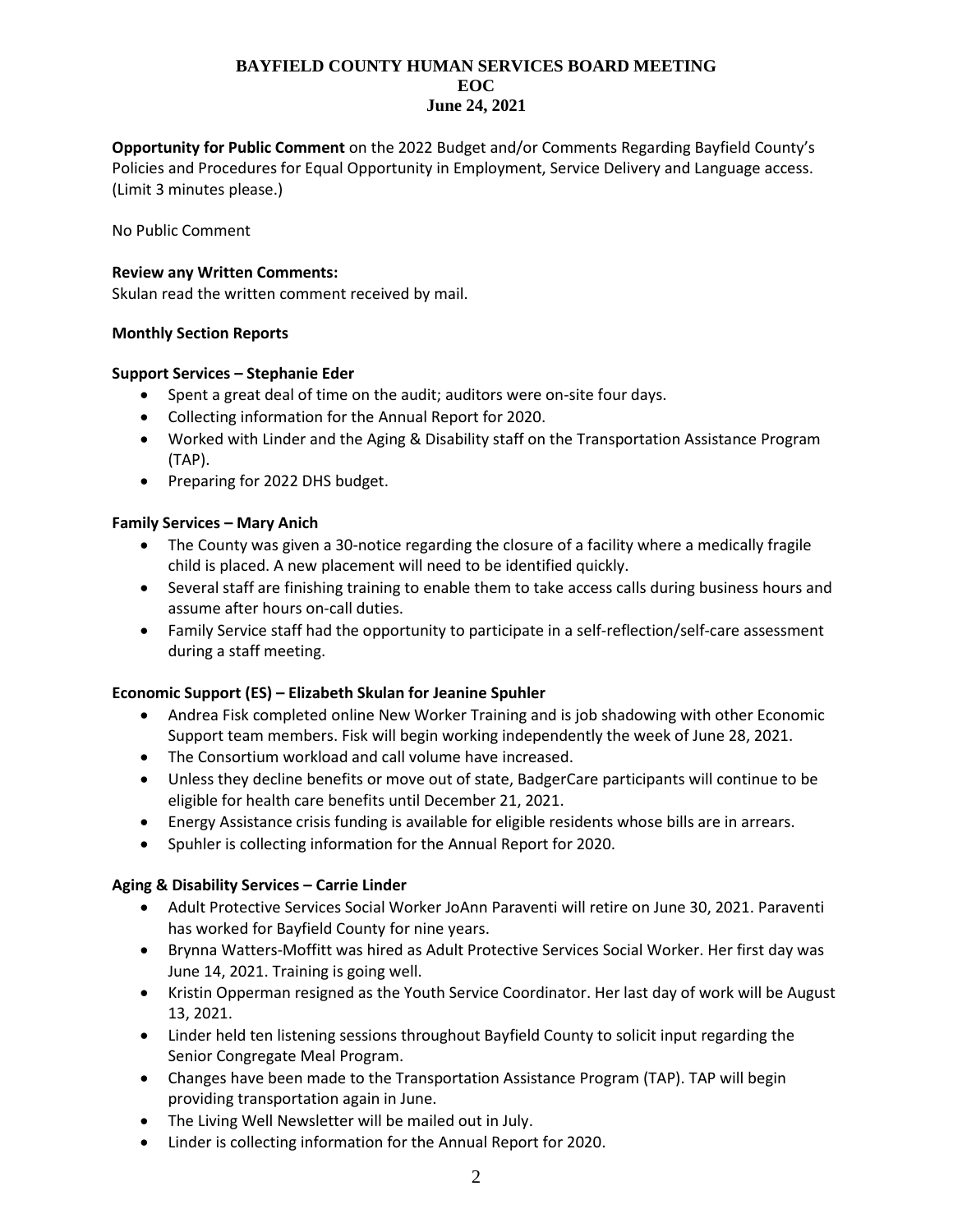## **Comprehensive Community Services (CCS) – Tom Croteau**

- The CCS program continues to grow. Current projections are the program will grow by approximately 50% before the end of 2021.
- Referrals are coming from the Behavioral Health Unit (BHU) of Memorial Medical Center, Aging and Disability Resource Center staff, and Family Services staff.
- Service facilitators are busy. While not at full capacity for service facilitation, the lack of service array providers in our area requires CCS staff to provide direct service.
- Croteau spent time with a client who moved from out of state. The individual had no previous contact with any mental health systems. Croteau was able to educate the them about our programs. The client is now doing well.

### **Monthly Reports**

Monthly Financial and Training reports were reviewed and placed on file.

**2022 Budget** – Preparation Memo to Department Heads – June 10, 2020

- The 2022 Budget Preparation gives direction from administration on what to consider when completing the yearly budget.
- Departments are asked to: consider remote work, staffing and changes that came forth during COVID that we can replicate in the future.

# **Discussion and Possible Action – Consideration of Proposal to Request County American Rescue Program Act (ARPA) funds for Aging Services.**

Home Delivered Meal routes grew during Covid, they will not go back to pre-pandemic numbers due to the counties growing population of elderly. Linder and staff are looking for a way to provide better quality food and shorter routes. The proposal is to create five different routes. The start-up costs are the most expensive consisting of three vehicles, hot boxes, and coolers. The second part of the request is for another position in aging to help with aging programs. The proposal states we must spend or commit the money on programs through 2025.

Motion by Oswald, second by Milanowski to approve the full amount of ARPA funds for Aging Services. Motion passed.

**Action –** Close the Floor to Public Comment on the 2021 Department of Human Services Budget and Comments Regarding Bayfield County's Policies and Procedures for Equal Opportunity in Employment, Service Delivery and Language Access.

Motion by Schmidt, second by Milanowski to close public comment. Motion passed.

# **Other (Informational Items)**

None

#### **Future Meetings**

- A. July 22, 2021
- B. August 19, 2021
- C. September 23, 2021

#### **Adjournment at 5:10 p.m.**